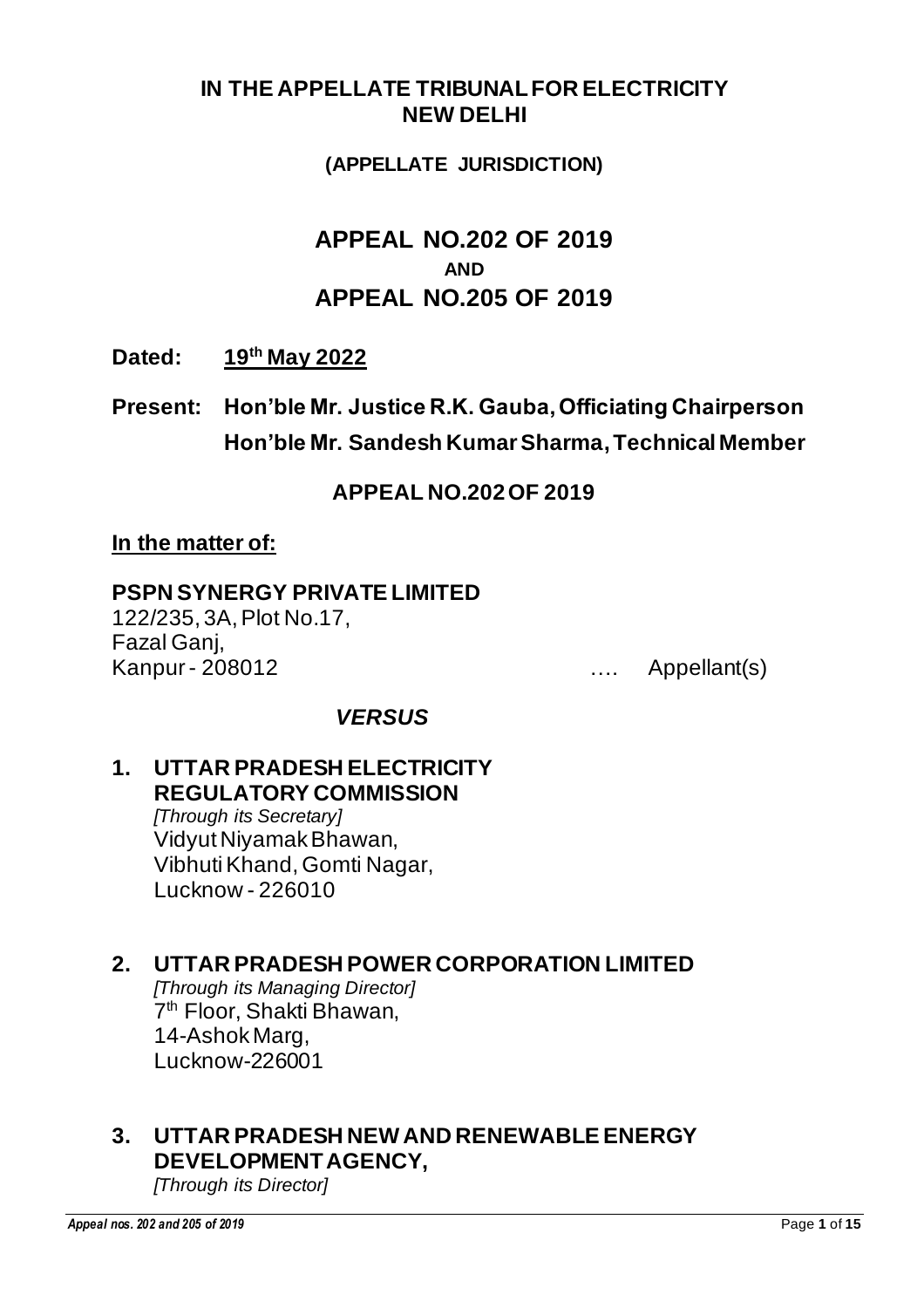Vibhuti Khand, Gomti Nagar,

Lucknow – 226010 [19] [19] [19] [19] Lucknow – 226010

### **APPEAL NO. 205 OF 2019**

#### **In the matter of:**

#### **SALASAR GREEN ENERGY PRIVATE LIMITED**

*{A Project Company of NP Agro (India) Industries Limited)* 253, Madhowari, Behind Madhu Ice Factory, Bareilly – 243005 …. Appellant(s)

#### *VERSUS*

### **4. UTTAR PRADESH ELECTRICITY REGULATORY COMMISSION**

*[Through its Secretary]* Vidyut Niyamak Bhawan, Vibhuti Khand, Gomti Nagar, Lucknow - 226010

#### **5. UTTAR PRADESH POWER CORPORATION LIMITED**

*[Through its Managing Director]* 7 th Floor, Shakti Bhawan, 14-Ashok Marg, Lucknow-226001

#### **6. UTTAR PRADESH NEW AND RENEWABLE ENERGY DEVELOPMENT AGENCY,**

*[Through its Director]* Vibhuti Khand, Gomti Nagar, Lucknow – 226010 metal metal was separated to the Respondent (s)

Counsel for the Appellant (s) : Mr. Sourav Roy

Counsel for the Respondent (s) : Mr. C.K. Rai

Mr. Sumit Panwar for R-1

Mr. Arjun Pall Mr. Aashish Gupta Ms. Sadhika Gulati for R-2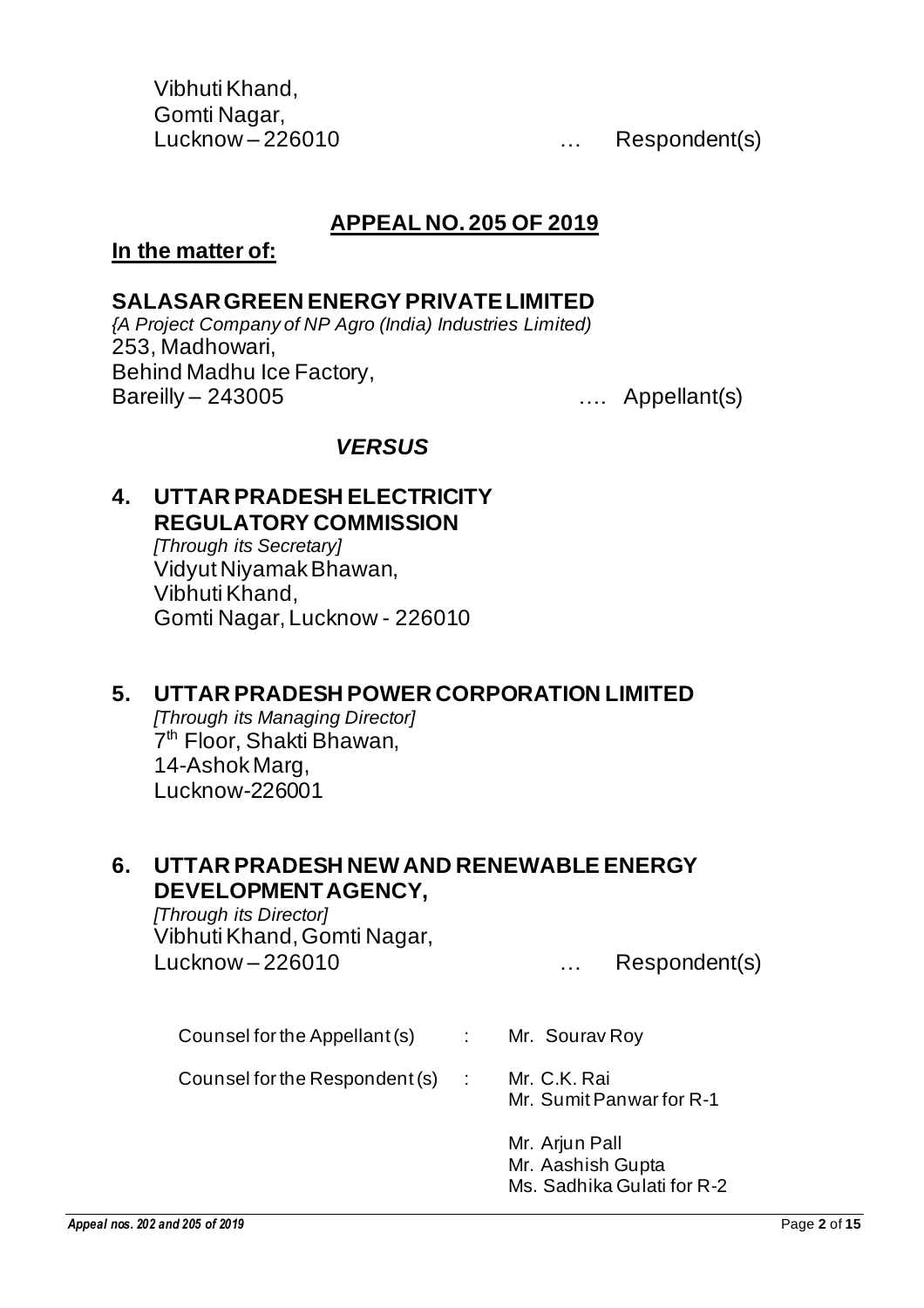# **J U D G M E N T**

### **PER HON'BLE MR. JUSTICE R.K. GAUBA, OFFICIATING CHAIRPERSON**

**1.** These matters were taken up by video conference mode on account of pandemic conditions, it being not advisable to hold physical hearing.

**2.** The appellants are Solar Power Project Developers (Generators) who are aggrieved by similar orders passed by the first respondent i.e. *Uttar Pradesh Electricity Regulatory Commission* (hereinafter referred to as 'UPERC' or 'State Commission') on 15.05.2019 in Petition nos. 1373 & 1374 of 2018 thereby disallowing the claim for direction for payment of *Late Payment Surcharge* (LPS) against the second respondent i.e. Uttar Pradesh Power Corporation Limited ("UPPCL" or "the Procurer") for the delay in payment of monthly bills for the relevant period - i.e. April to November, 2017 in case of the appellant in first captioned matter and May to November, 2017 in the case of the appellant in the second captioned matter. It appears that the appellants had also questioned amendment of the *Power Purchase Agreement* (PPA) in the wake of Tariff Adoption Order dated 21.11.2017 whereby the term of the PPA, as originally stipulated, was allegedly, unilaterally altered by the procurer statedly to the disadvantage of the appellants.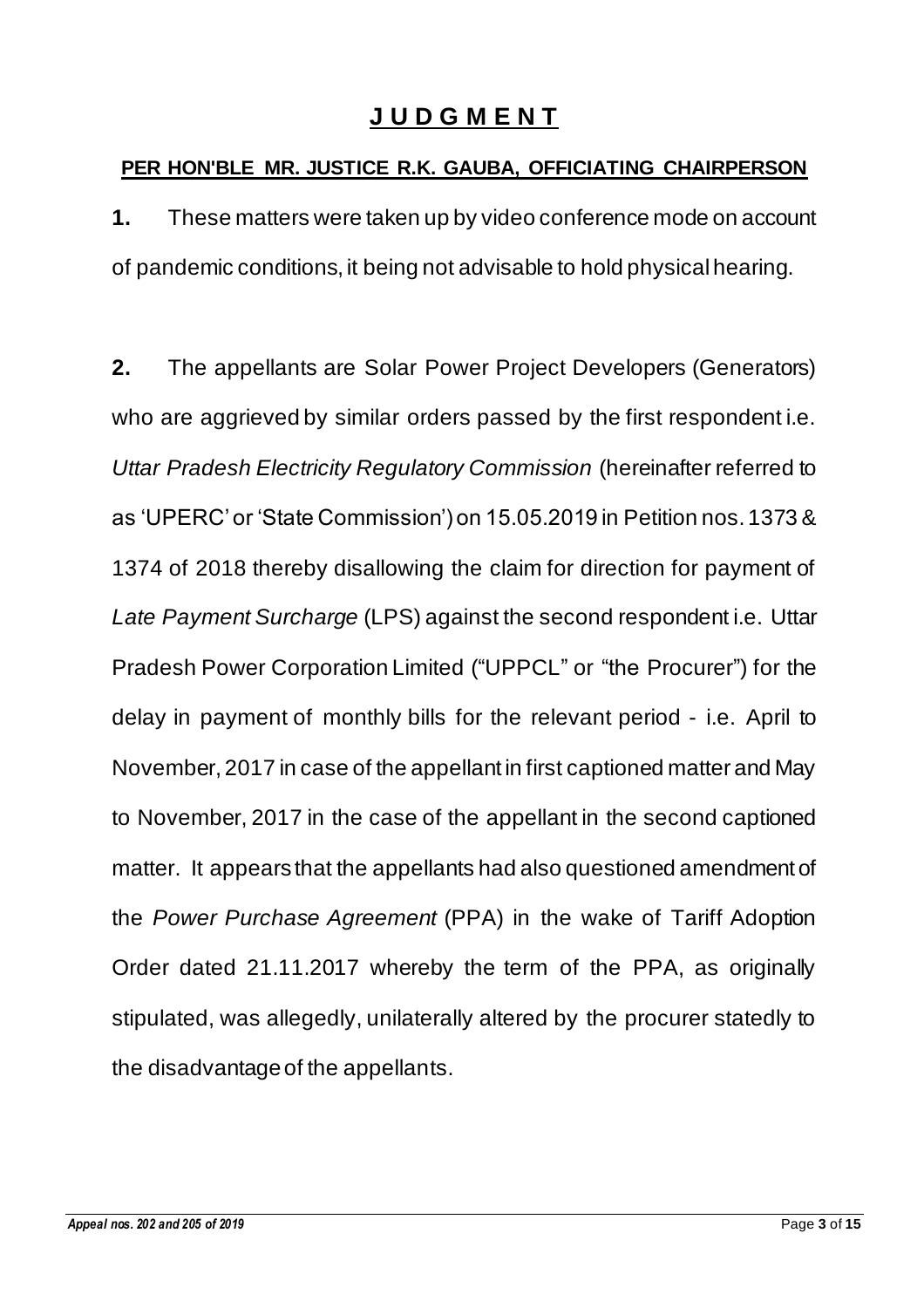**3.** Each appellant had entered into the PPA with the procurer on

02.12.2015 concerning supply of electricity from their respective solar

power plants, 15 MW in the case of first appellant and 5 MW in the case

of second appellant, at the bid discovered tariff of Rs. 8.60/unit and

Rs.8.496/unit respectively for initial term of twelve years, with provision for

extension, the relevant clause in which regard (as quoted herein below

from the PPA of the first appeal) reading thus:

### *"2.1 Effective Date*

*2.1.1 This Agreement shall be deemed to have come into force with effect from the date of signing of this agreement and shall remain in full force from the date of commissioning oflastunit of the SolarPV Plantfrom which solar power is committed to be supplied under this Agreement and such date shall be referred to as the Effective Date.*

### *2.2 Term of Agreement*

*2.2.1 This Agreement subject to Article 2.4 and 2.5 shall be valid for a term from the Effective Date until the Expiry Date. This Agreement may be extended for a further period on mutually agreed terms and conditions at least one hundred eighty (180) days prior to the Expiry Date.*

### *2.3 Extension of PPA*

*2.3.1 180 Days prior to expiry of the agreement, on willingness of SPP, UPPCL will extend this agreement with SPP for a further period of 13 years at the price of eleventh year Average Pooled Purchase Cost (APPC). However the budgetary support form UP State Government as incentive as per provision in the solar policy will be available only for initial 12 years of PPA and will not be available for the extended PPA of 13 years."*

**4.** Concededly, in terms of the contractual arrangement, the appellants

were to achieve the commercial operation of their respective project within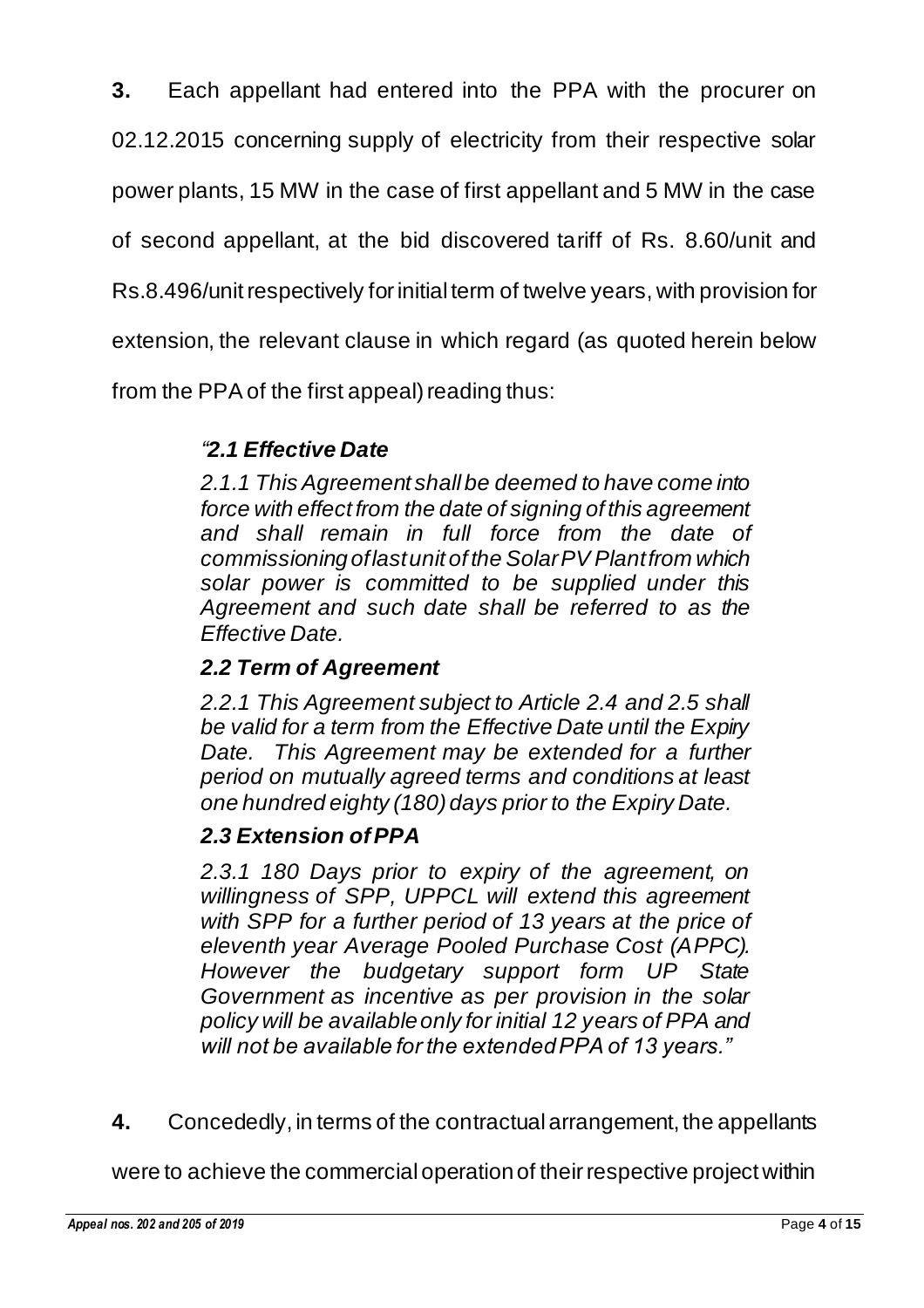thirteen months of the signing of the PPA, the Scheduled Commercial Operation Date (SCOD) thus being 01.01.2017. Admittedly, the appellants achieved the commercial operation of their respective project beyond the said date, the *Commercial Operation Date* (COD) in their respect being 13.03.2017 and 31.05.2017 respectively. Indisputably, the PPAs contained provisions allowing some room for such delay, with possible invocation of the clause for levy of liquidated damages, should the procurer choose to do so, but not beyond the period of six months. Admittedly, no liquidated damages were demanded for the delay in achievement of COD by the appellants herein, the parties to the PPAs having gone ahead with generation, supply and procurement of electricity there under from the respective dates of COD.

**5.** The bid discovered tariff was admittedly conditional upon a formal order of adoption by the State Commission in terms of the requirement of Section 63 of the Electricity Act, 2003. A petition to that end was filed in 2016 and the tariff adoption order was issued by the State Commission on 21.11.2017. The parties in the first captioned appeal had agreed on the bid discovered tariff of Rs. 8.60/unit while those in the second captioned appeal had agreed on tariff of Rs. 8.496/unit for the first twelve years. The State Commission, by its Order dated 21.11.2017, reduced the said tariff to Rs. 7.02/unit for the first twelve years of the term of PPA and, *inter-alia*, directed as under: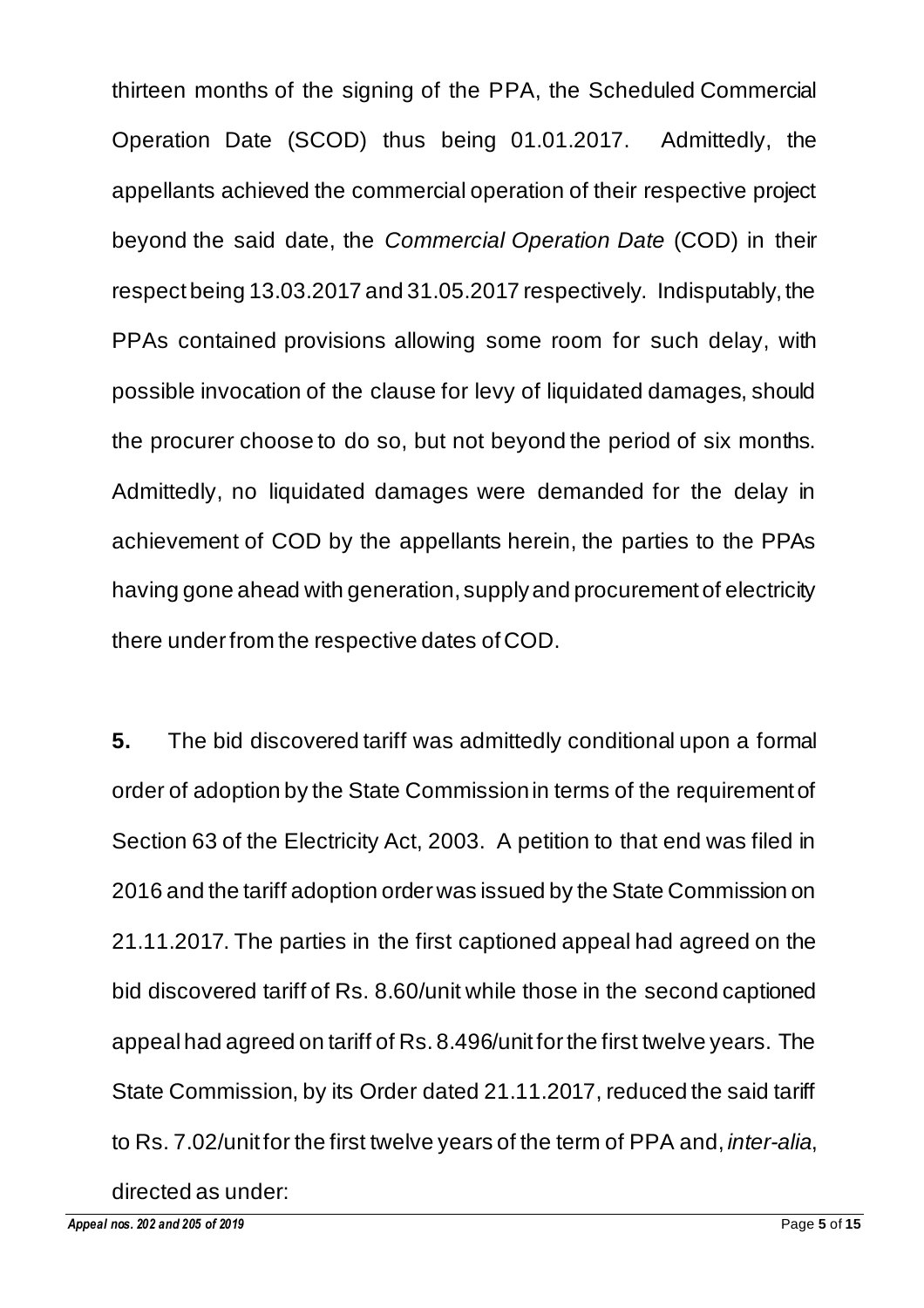*"14. The Commission after hearing the concerned parties is of the view that the revised tariff recommended by UPNEDA and UPPCL is somewhat near the benchmark tariff indicated by CERC on the basis of cost structure of FY 2015-16 in which the bidding was carried out. In order to enable the aforesaid nine bidders to recover their cost of generation with adequate return on their equity and also safeguarding the interest of consumers, in the public interest it will be fair to adopt the tariff of Rs. 7.02/unit for aforesaid nine bidders whose projects have been commissioned.*

*15. The Commission adopts the tariff of Rs. 7.02/Unit for the aforesaid 9 bidders for a period of 12 years and for next period of 13 years the bidders shall be bound to supply power to UPPCL at APPC as agreed in PPA, subject to a ceiling of Rs.7.02/Unit. The Commission also approves the PPA of these nine bidders with the directions that necessary modifications be made in the signed PPA, according to these orders."*

(Emphasis supplied)

**6.** It appears that after the commencement of the generation and supply of electricity by the respective appellants (from 31.03.2017 and 31.05.2017 respectively), certain invoices were raised on the basis of agreed terms of PPA, each such invoice issued prior to the tariff adoption Order dated 21.11.2017 having been returned by procurer on the plea that payments could not be demanded on the basis of tariff which had not yet been adopted by the Commission. In the case of first appellant, there were eight invoices for the period of April, 2017 to November, 2017. In the case of the second appellant only one such invoice was raised for the month of May, 2017.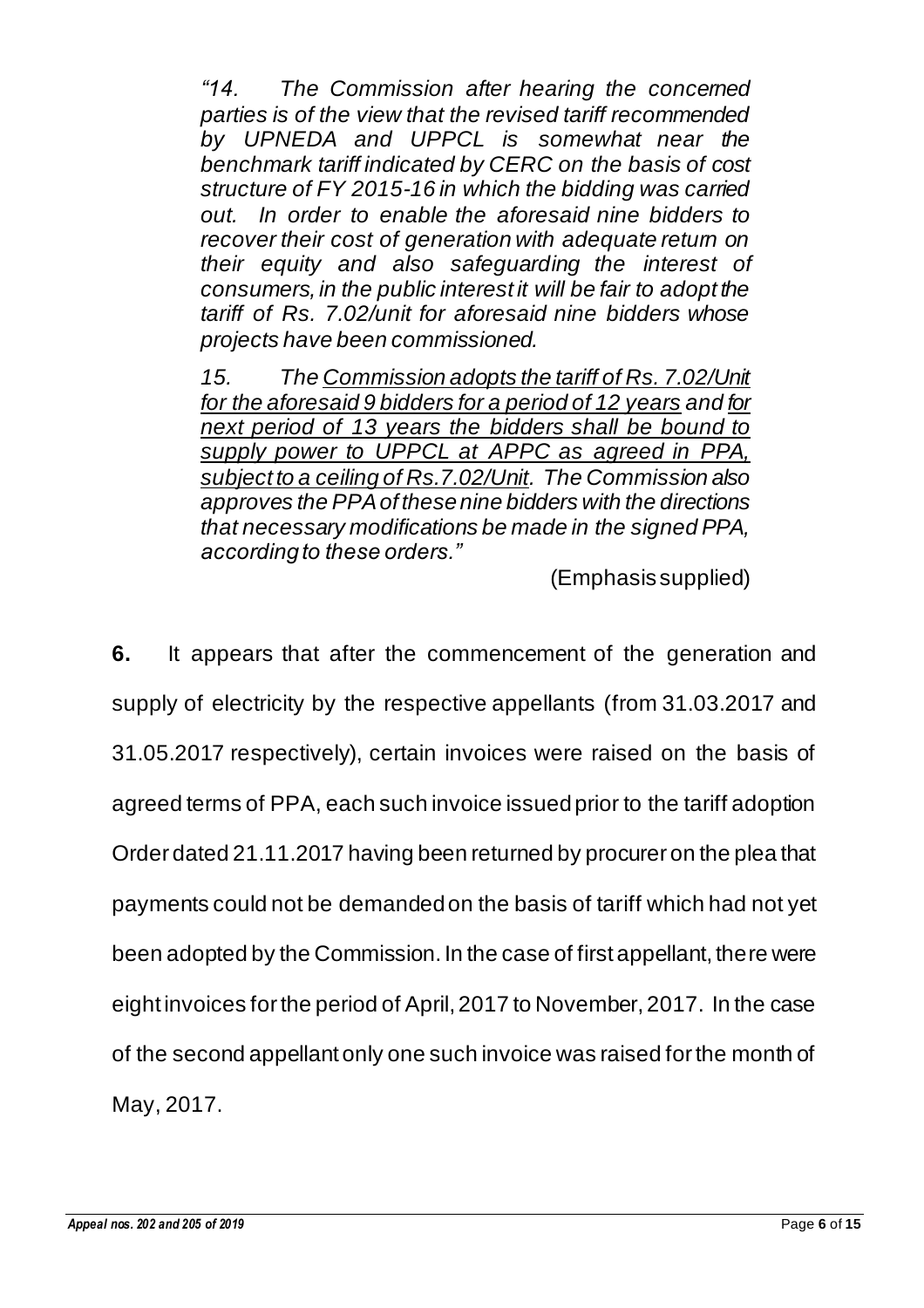**7.** The parties entered into amended PPAs on 05.12.2017 in the wake,

and pursuance, of the tariff adoption Order dated 21.11.2017. The

amended PPA dated 05.12.2017, to the extent relevant (quoted from the

document submitted in the case of first appellant which is similar to the

case of the second appellant) reads thus:

*"… NOW, THEREFORE, in consideration of the foregoing and respective covenants and agreements set forth in this PPA and other consideration, the receipt, sufficiency and adequacy of which is hereby acknowledged, and intending to be legally bound hereby, the Parties agree as follows:*

- *1-The SPP shall be entitled to receive a tariff of Rs. 7.02 per unit instead of Rs. 8.60 per unit of PPA dated 02- 12-2015 for the energy supplied at the Metering Point during a Contract Year pertaining to the Contracted Capacity.*
- 2-*If UPPCL desired then SPP shall be bound to supply power to UPPCL under this agreement for further 13 years and tariff for the extended period shall be the price of eleventh year Average Pooled Purchase Cost (APPC) subject to ceiling of Rs.7.02/unit. However, the budgetary support from UP State Government as incentive as per provision in the solar policy will be available only for initial 12 years of PPA and will not be available for the extended PPA of 13 years."*
- **8.** It is an admitted case of the parties that the generator of electricity

is required by the contractual terms to raise an invoice on monthly basis

to claim payment of the cost of electricity supplied, the relevant term in

which regard may be quoted as under:

## *"10.1 General*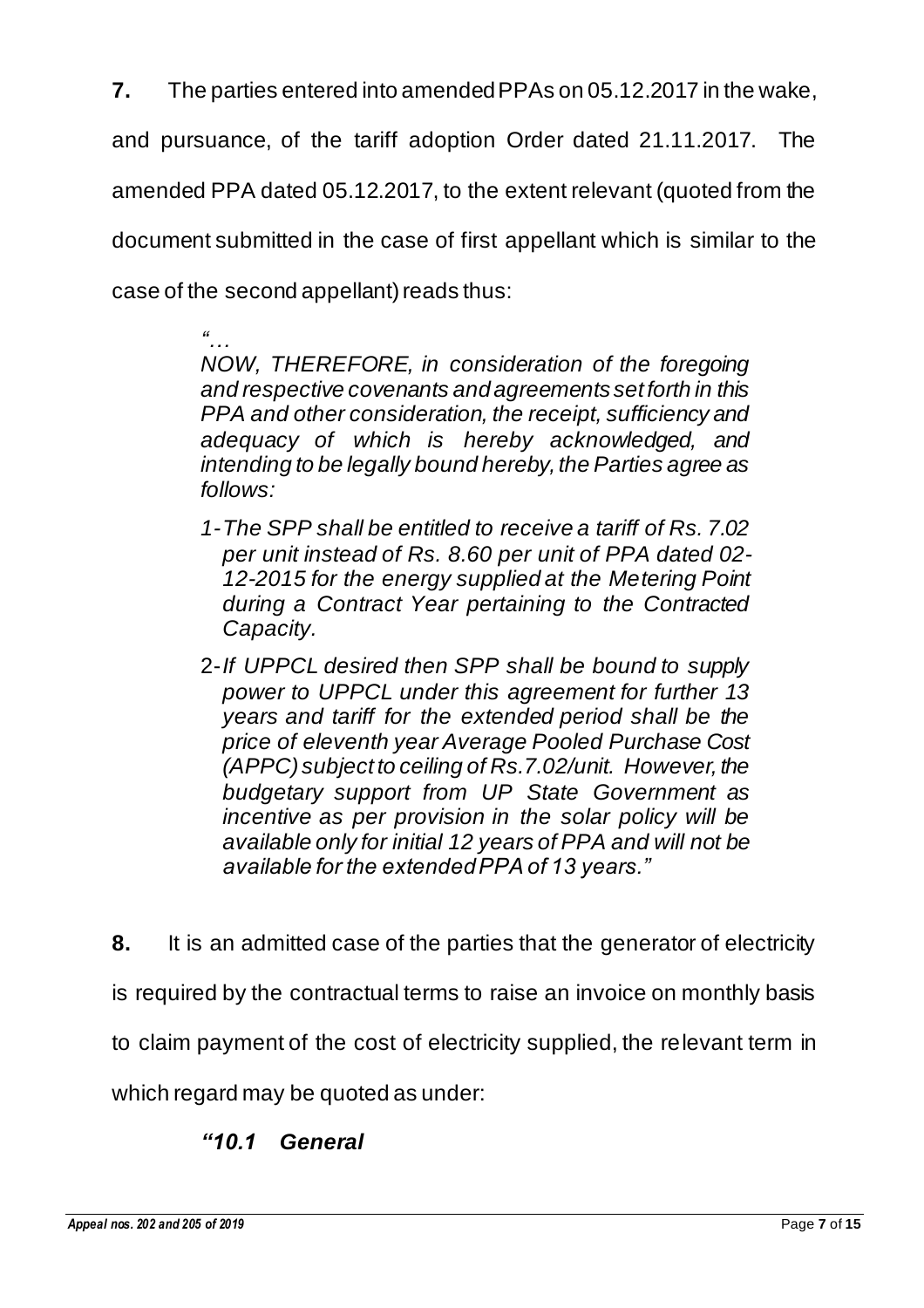*10.1.1 From the commencement of supply of power by the Seller, the Procurers shall pay to the Seller the monthly Tariff Payments, on or before the Due Date, in accordance with Tariff as specified in this Article 9 and Schedule 10. All Tariff Payments by the Procurers shall be in Indian Rupees.*

## *10.2 Delivery and Content of Monthly Bills*

- *10.2.1 The Seller shall issue to each Procurer a signed Monthly Bill for the immediately preceding Month not later than the (10) days of the next Month. In case the Monthly Bill for the immediately preceding Month issued after ten (10) days of the next Month, the Due Date for payment of such Monthly Bill shall be extended by thirty (30) days. Provided that:*
	- *a. if the date of commencement of supply of power falls during the period between the first (1st) day and up to and including the fifteenth (15th) day of a Month, the first Monthly Bill shall be issued for the period until the last day of such Month, or*
	- *b. if, the date of commencement of supply of power falls after the fifteenth (15th) day of a Month, the first Monthly Bill shall be issued for the period commencing from the Delivery Date until the last day of the immediately following Month.*

*Provided further that if a Monthly Bill is received on or before the second (2nd) day of a Month, if shall be deemed to have been received on the second (2nd) Business Day of such Month.*

- *10.2.2 The Monthly Bill prepared as detailed in Schedule 5 of the PPA, shall include the following:*
	- *i) Provisional Bill for Solar PV power supplied in the immediately preceding Month;*
		- *(a) Adjustments against the Provisional Bill(s) based on Energy Accounts for the Solar PV power supplied in the Month(s) preceding to the previous month(s)*
		- *(b) Any other adjustment to cover changes in open access related charges and any other prior-period adjustments.*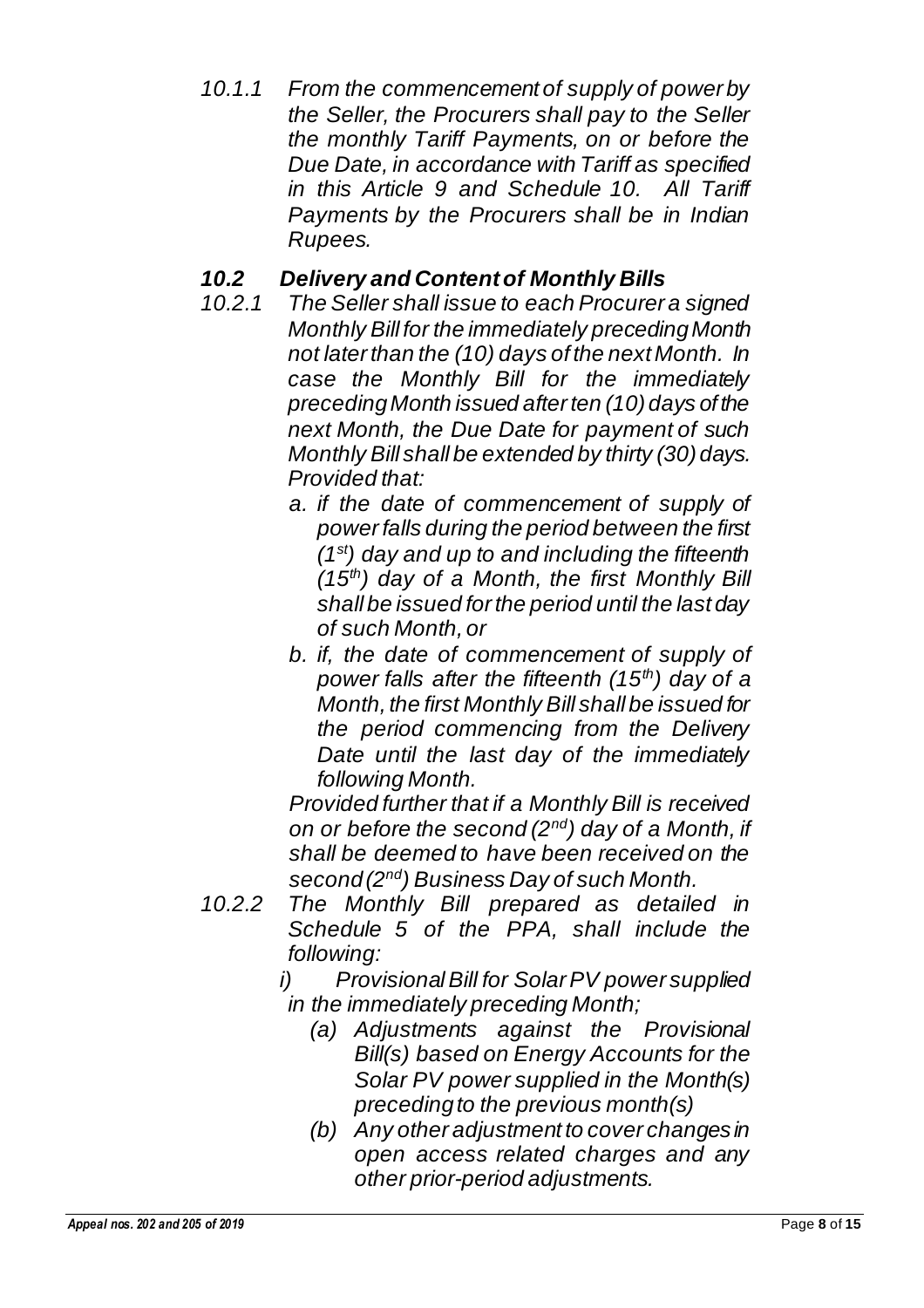- *ii) Late Payment Surcharge, if any, and*
- *iii) Taxes, Duties, Levies etc as applicable.*

## *10.3 Payment of Monthly Bills*

- *10.3.1 The Procurer shall pay the amount payable under the Monthly Bill on the Due Date to such account of the Seller, as shall have been previously notified to the Procurers in accordance with Article 10.3 below.*
- *10.3.2 The Seller shall open a bank account at Lucknow, Uttar Pradesh ("Seller's Designated Account") for all Tariff Payments be made by the Procurers to the Seller, and notify the Procurers of the details of such account at least ninety (90) Days before the dispatch of the first Monthly Bill. The Procurers shall also designate a bank account at Lucknow (the "Procurer's Designated Account") for payments to be made by the Seller to the Procurers, if any, and notify the Seller of the details of such account ninety (90) days before the dispatch of the first Monthly Bill. The Seller and the Procurers shall instruct their respective bankers to make all payments under this Agreement to the Procurers' Designated Account or the Seller's Designated Account, as the case may be and shall notify either Party of such instructions on the same day.*
- *10.3.3 Late Payment Surcharge In the event of delay in payment of a Monthly Bill by the Procurers sixty (60) days beyond its due date, a Late Payment Surcharge shall be payable by the Procurers to the Seller at the rate of 1.25% per month on the outstanding amount calculated on a day to day basis. The Late Payment Surcharge shall be claimed by the Seller through the next Monthly Bill.*
- *10.3.4 Rebate*

*For payment of any Bill within due date, the following Rebate shall be paid by the Seller to the Procurers in the following manner:*

*(a) A Rebate of 2% shall be payable to the Procurers for the payments made in full within one Business Day of receipt of the Bill by the Procurer.*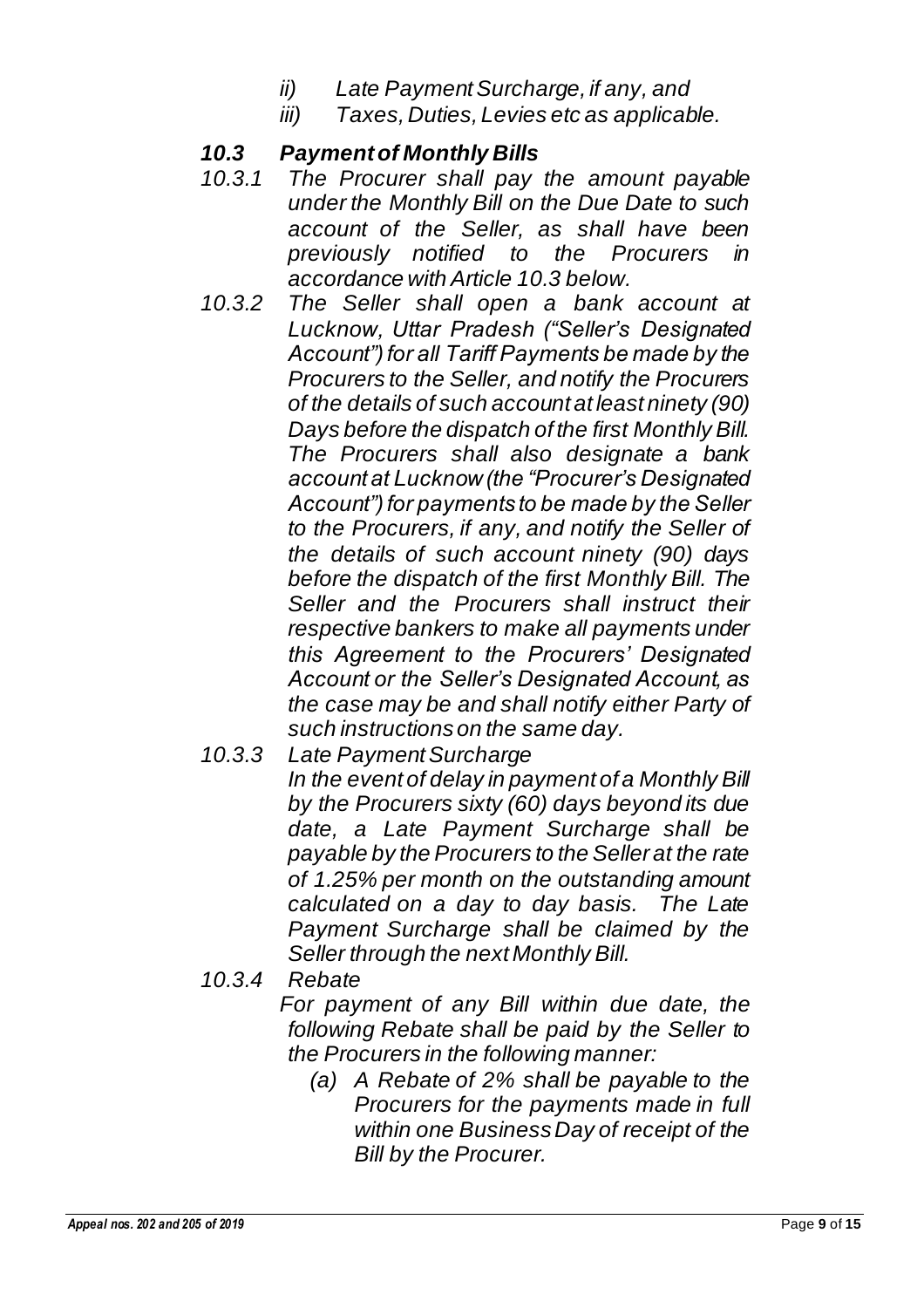- *(b) For payment of Bill subsequently but up to the Due Date, a rebate of 1% shall be allowed or the payments made in full.*
- *(c) No Rebate shall be payable on the Bills raised on account of taxes, duties and cess etc."*

**9.** After the PPA had been amended on 05.12.2017, the appellants raised revised invoices for the entire period beginning with the achievement of COD i.e. 31.03.2017 and 31.05.2017 respectively. The fresh invoices issued on 08.12.2017 were duly honored by the respondent procurer (UPPCL) within the stipulated period of thirty days. Concededly, in the revised invoices, or for that matter in the invoices issued earlier, there was no claim made for LPS.

**10.** After the payments had been made by UPPCL against the revised invoices dated 08.12.2017, the appellant approached the State Commission by the petitions in which the impugned orders were passed, the prime grievance being that payments not having been made against the invoice that had been issued earlier, UPPCL was liable to pay late payment surcharge. It is this grievance and the alleged unilateral alternation of terms related to extension as incorporated in the amended PPA dated 05.12.2017 which were the subject matter of the proceedings before the State Commission.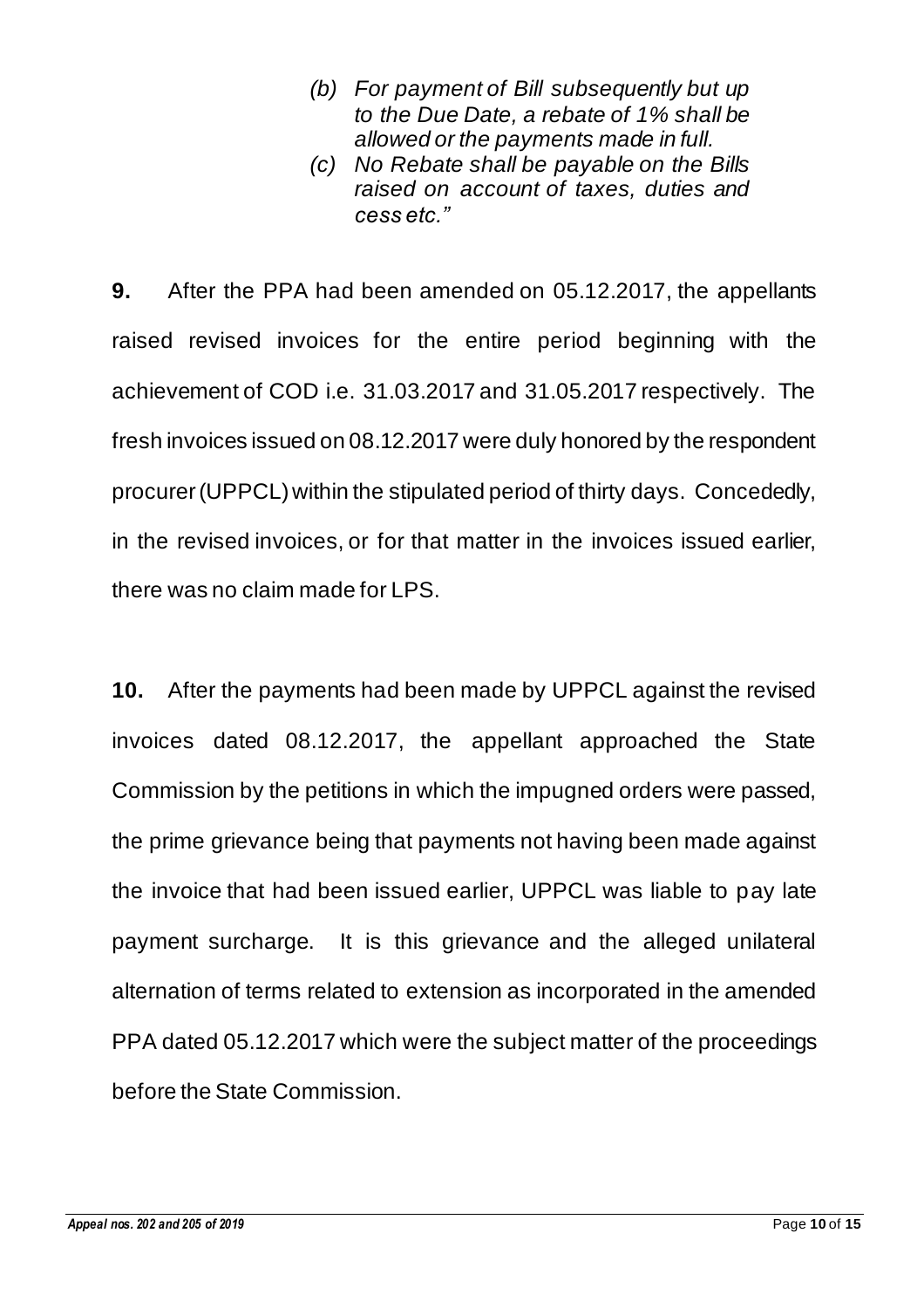**11.** The submissions of the parties and the views of the Commission

rejecting the contentions of the appellants were recorded in the impugned

orders, the relevant part whereof (as quoted from the file of first appellant,

it being similar in the other case) reads thus:

*"7. Mr. Roy, reiterated his arguments regarding other issues i.e. non-payment of late payment surcharge and deduction of rebate. Sri Rajiv Srivastava, Advocate appearing on behalf of UPPCL stated that the Commission in its tariff adoption order dated 21.11.2017 has clearly mentioned in para 15 of the order that the adopted tariff of Rs. 7.02 per unit is applicable for a period of 12 years and for next period of 13 years the bidders shall be bound to supply power to UPPCL at APPC subject to a ceiling of Rs. 7.02 per unit. The Commission had approved the PPA with necessary modifications in the order dated 21.11.2017 therefore, UPPCL has strictly followed the Commission's directions so far as the term of the PPA and the tariff is concerned. Regarding late payment surcharge and the rebate, the Counsel of UPPCL stated that since the tariff was adopted in November 2017, therefore they are not liable to pay a surcharge on the bills have been paid within the time period therefore the Respondents are entitled for the rebate.*

*8. After perusing the documents filed by both the parties and the arguments raised during the course of hearing by the parties, the Commission is of the view that the Petitioner is not entitled for late payment surcharge on bills raised before the adoption of tariff on 21.11.2017. The revised term of PPA and the conditions regarding tariff are also as per the orders of the Commission. Regarding rebate for timely payment of bills the Commission directs that on the bills raised before the adoption of tariff no rebate is admissible as no surcharge is being allowed for the intervening period. Accordingly, if any excess rebate has been deducted the same shall be refunded back to the Petitioner."*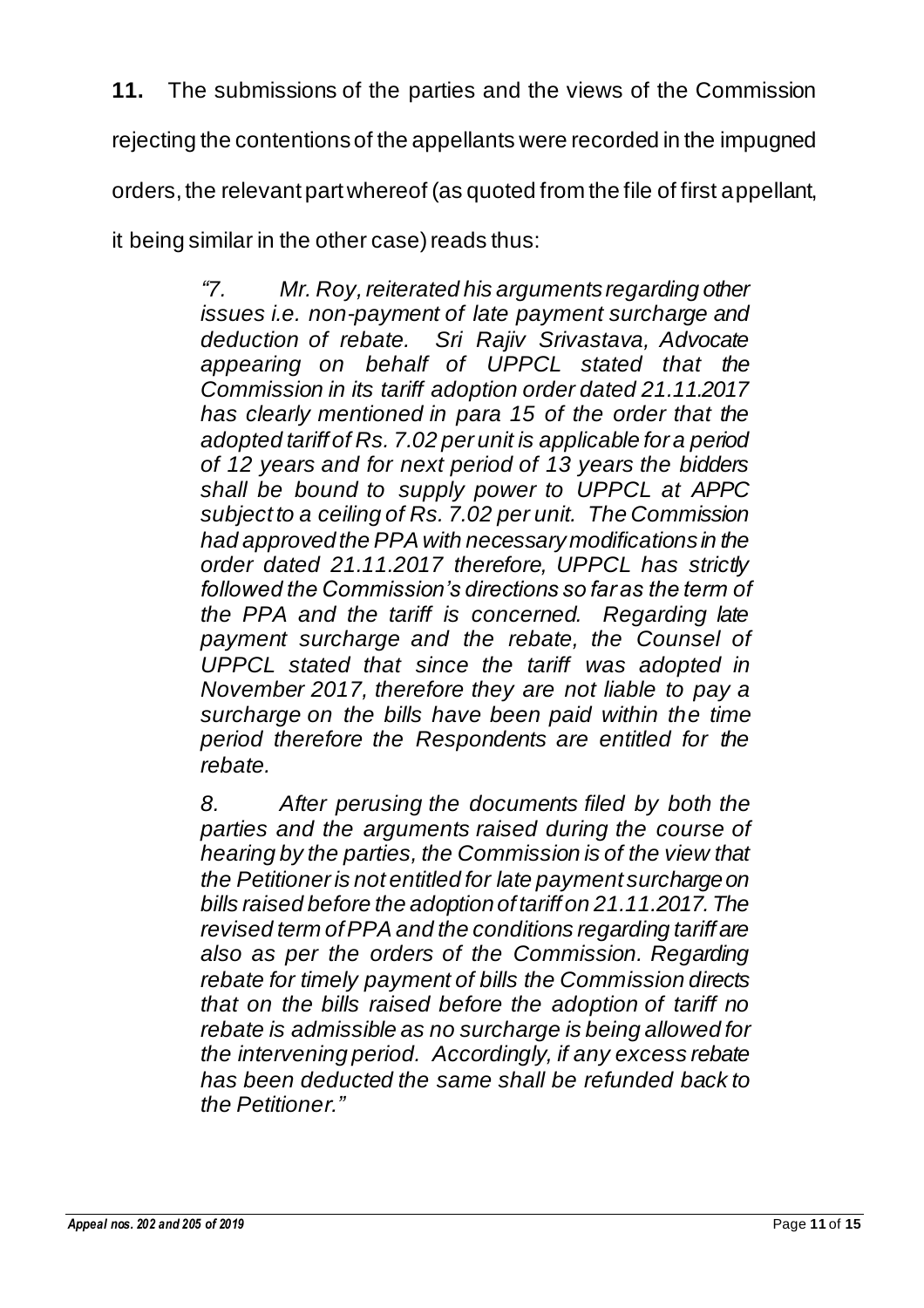**12.** It is the argument of the appellants that the PPAs had come into force w.e.f. date of signing (i.e. 02.12.2015) by virtue of Article 2.1 (on the subject of effective date). It is their submission that though the financial terms on which the electricity was to be supplied by the appellants and procured by UPPCL was subject to formal adoption order passed by the State Commission, the liability to pay for the electricity supplied on the contractual terms, then tentative in nature, had commenced from the date of the respective COD. It is stated that since it is not in dispute that UPPCL had failed to make any payment for the electricity supplied till payments were made in response to revised invoices dated 08.12.2017, a case of delay in payment had been properly made out, this giving rise to legitimate cause of action in favor of the appellants to claim LPS. Reference is made to Section 32 of Sale of Goods Act, 1930 to argue that delivery of goods and payment of price are concurrent conditions, a purchaser being liable to pay for the supply at the time of purchase or consumption. Reliance is also placed of Section 70 of Indian Contract Act, 1872 to argue that a person who suppliesgoods or services, not intending to do so gratuitously, is entitled in law to claim compensation from the person who enjoys the goods thus supplied and service rendered.

*Appeal nos. 202 and 205 of 2019* Page **12** of **15 13.** It is stated that the procurer (UPPCL) could not have returned the invoices previously issued or refused to pay even if it had reservations about the same on account of the petition for tariff adoption being still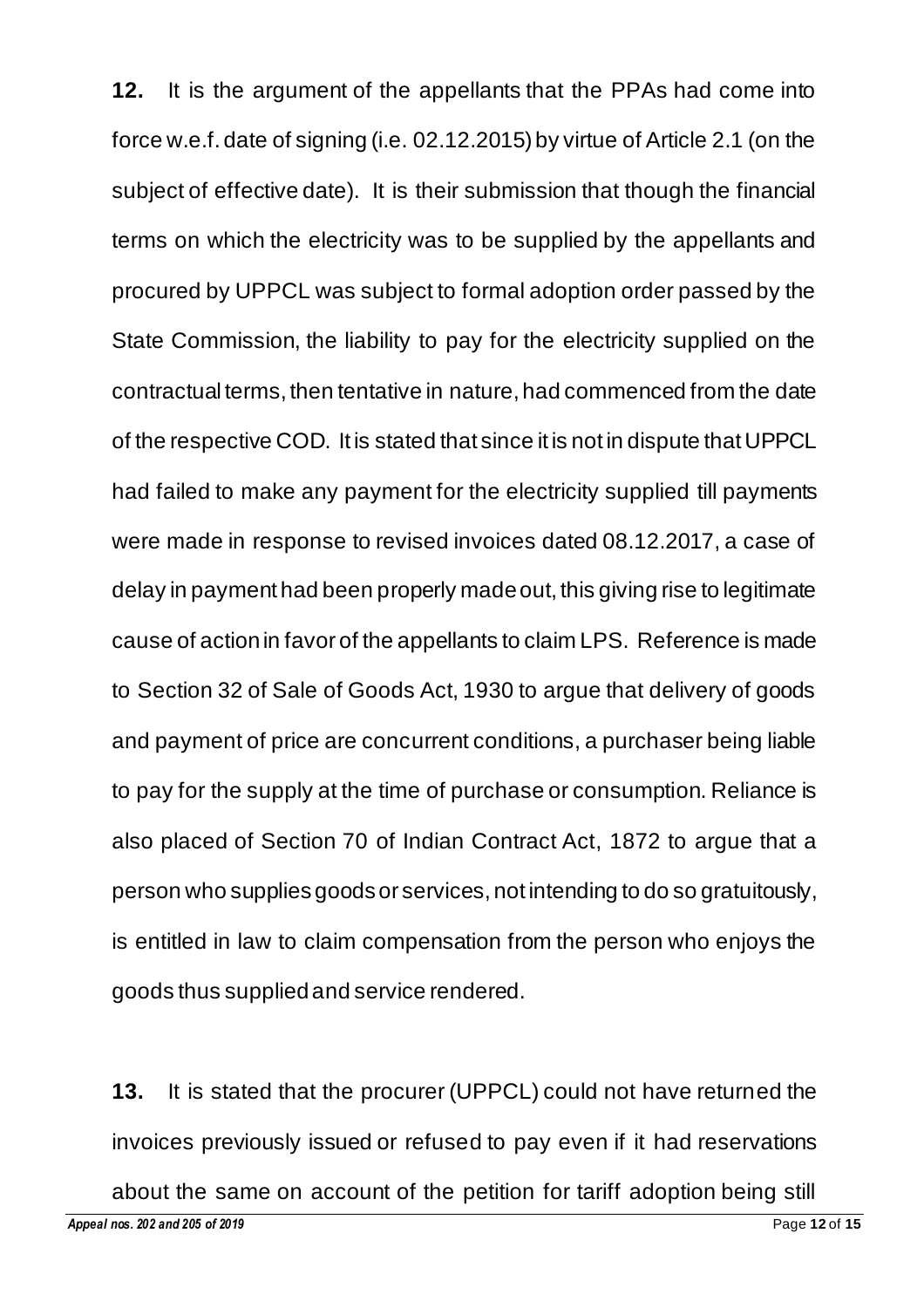pending before the State Commission. It is further stated that UPPCL instead of making payment in time, has illegally deducted rebate on the invoices which were raised in December, 2017. The appellants submit that they are entitled to LPS on the illegally deducted rebate amount as well.

**14.** Upon careful consideration of the above submissions, we find the view taken by the State Commission through the impugned order to be correct, just and proper. Undoubtedly, the PPAs had come into effect from the date of signing by the parties but the contractual terms, particularly the price at which the electricity was to be supplied or procured, was subject to a formal order of adoption by the State Commission in view of the provision contained in Section 63 of the Electricity Act by which the transactions were governed. No doubt, the appellants were within their rights to raise invoices even while the formal tariff adoption order was awaited, the invoices raised at that stage being on the agreed terms. But then, UPPCL had some reservations to pay price at a tariff which was yet to be adopted and it chose to return the invoices previously issued. The appellants did not raise any grievance on such conduct at that stage. Under the contract, they could have raised invoices in the subsequent monthly bills also claiming the LPS for the delayed payment. The appellants chose to remain silent and await the tariff adoption order which

came on 21.11.2017. After the said tariff adoption order had been passed,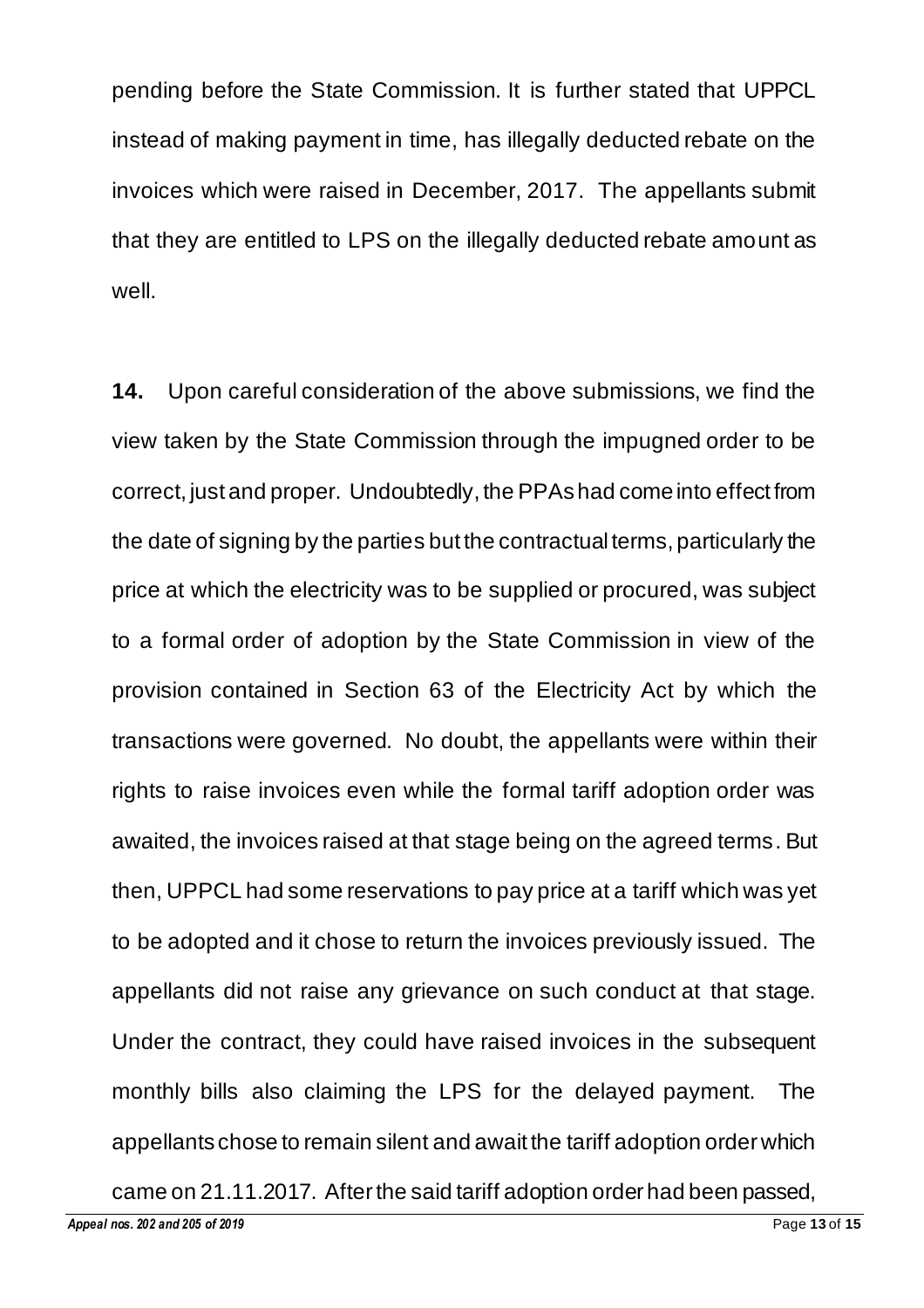the appellants opted, without demur, to abide by the direction and signed the amended PPA as well on 05.12.2017. In the wake of such development, they now chose to issue revised invoices for the entire period of supply made till then. The revised invoices issued on 08.12.2017 were restricted to the claim for the payment at the adopted tariff for the supply made. Conspicuously, even in the revised invoices, there was no claim for any LPS for the past period.

**15.** It is not a case where the recipient of the goods (electricity) has not paid for the same. The obligation to pay for such supply may have been concurrent but the supplier (appellants) had acquiesced in the deferment of payment till the order of adoption of tariff under Section 63 had been issued by the Regulatory Authority. In these circumstances, the provisions contained in Section 32 of Sale of Goods Act, 1930 or Section 70 of the Indian Contract Act, 1872 do not come to the aid of the appellants.

**16.** We note that by the impugned order, the State Commission has directed refund of the excess rebate deducted in respect of the bills raised for the period prior to the order of adoption of tariff which relief takes sufficient care of the grievance of the appellants on that account.